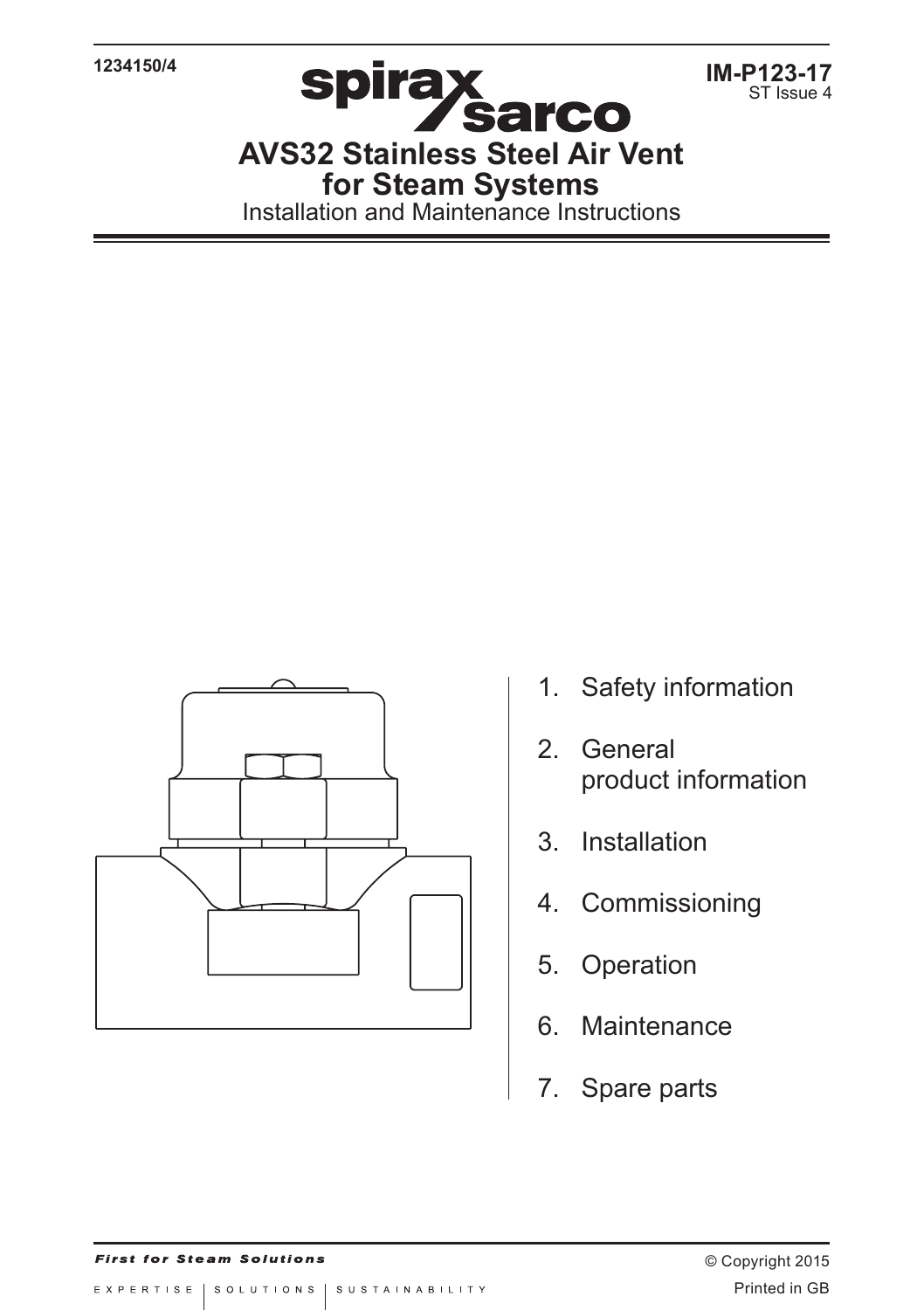# **1. Safety information**

**Safe operation of these products can only be guaranteed if they are properly installed, commissioned, used and maintained by qualified personnel (see Section 1.11 on this document) in compliance with the operating instructions. General installation and safety instructions for pipeline and plant construction, as well as the proper use of tools and safety equipment must also be complied with.**

## **1.1 Intended use**

**Referring to the Installation and Maintenance Instructions, name-plate and Technical Information Sheet, check that the product is suitable for the intended use/application. The products listed below comply with the requirements of the European Pressure Equipment Directive 97/23/EC and carry the mark when so required. The products fall within the following Pressure Equipment Directive categories:**

| <b>Product</b> | Group 2<br>Gases | Group 2<br>Liquids |
|----------------|------------------|--------------------|
| <b>AVS32</b>   | <b>SEP</b>       | <b>SEP</b>         |

- **i) The products have been specifically designed for use on steam, air or water/ condensate which are in Group 2 of the above mentioned Pressure Equipment Directive. The products' use on other fluids may be possible but, if this is contemplated, Spirax Sarco should be contacted to confirm the suitability of the product for the application being considered.**
- **ii) Check material suitability, pressure and temperature and their maximum and minimum values. If the maximum operating limits of the product are lower than those of the system in which it is being fitted, or if malfunction of the product could result in a dangerous overpressure or overtemperature occurrence, ensure a safety device is included in the system to prevent such over-limit situations.**
- **iii) Determine the correct installation situation and direction of fluid flow.**
- **iv) Spirax Sarco products are not intended to withstand external stresses that may be induced by any system to which they are fitted. It is the responsibility of the installer to consider these stresses and take adequate precautions to minimise them.**
- **v) Remove protection covers from all connections before installation.**

## **1.2 Access**

**Ensure safe access and if necessary a safe working platform (suitably guarded) before attempting to work on the product. Arrange suitable lifting gear if required.**

# **1.3 Lighting**

**Ensure adequate lighting, particularly where detailed or intricate work is required.**

### **1.4 Hazardous liquids or gases in the pipeline**

**Consider what is in the pipeline or what may have been in the pipeline at some previous time. Consider: flammable materials, substances hazardous to health, extremes of temperature.**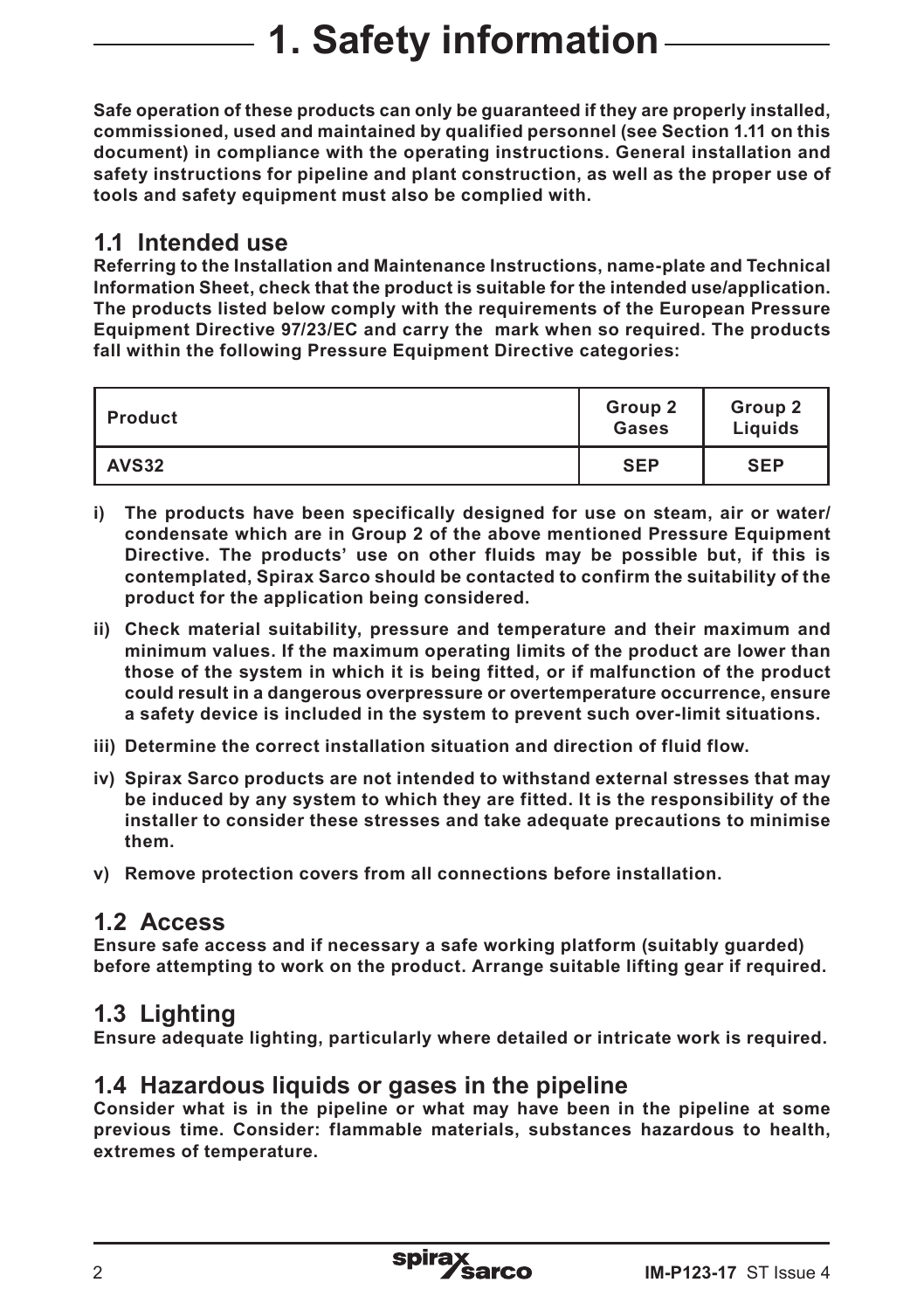# **1.5 Hazardous environment around the product**

**Consider: explosion risk areas, lack of oxygen (e.g. tanks, pits), dangerous gases, extremes of temperature, hot surfaces, fire hazard (e.g. during welding), excessive noise, moving machinery.**

# **1.6 The system**

**Consider the effect on the complete system of the work proposed. Will any proposed action (e.g. closing isolation valves, electrical isolation) put any other part of the system or any personnel at risk?** 

**Dangers might include isolation of vents or protective devices or the rendering ineffective of controls or alarms. Ensure isolation valves are turned on and off in a gradual way to avoid system shocks.**

### **1.7 Pressure systems**

**Ensure that any pressure is isolated and safely vented to atmospheric pressure. Consider double isolation (double block and bleed) and the locking or labelling of closed valves. Do not assume that the system has depressurised even when the pressure gauge indicates zero.**

## **1.8 Temperature**

**Allow time for temperature to normalise after isolation to avoid danger of burns.**

**If parts made from Viton have been subjected to a temperature approaching 315°C (599°F) or higher, it may have decomposed and formed hydroflouric acid. Avoid skin contact and inhalation of any fumes as the acid will cause deep skin burns and damage the respiratory system.**

**If parts made from PTFE have been subjected to a temperature approaching 260°C (500°F) or higher, they will give off toxic fumes, which if inhaled are likely to cause temporary discomfort. It is essential for a no smoking rule to be enforced in all areas where PTFE is stored, handled, or processed as persons inhaling the fumes from burning tobacco contaminated with PTFE particles can develop 'polymer fume fever'.**

### **1.9 Tools and consumables**

**Before starting work ensure that you have suitable tools and/or consumables available. Use only genuine Spirax Sarco replacement parts.**

## **1.10 Protective clothing**

**Consider whether you and/or others in the vicinity require any protective clothing to protect against the hazards of, for example, chemicals, high/low temperature, radiation, noise, falling objects, and dangers to eyes and face.**

## **1.11 Permits to work**

**All work must be carried out or be supervised by a suitably competent person. Installation and operating personnel should be trained in the correct use of the** 

**product according to the Installation and Maintenance Instructions.**

**Where a formal 'permit to work' system is in force it must be complied with. Where there is no such system, it is recommended that a responsible person should know what work is going on and, where necessary, arrange to have an assistant whose primary responsibility is safety.**

**Post 'warning notices' if necessary.**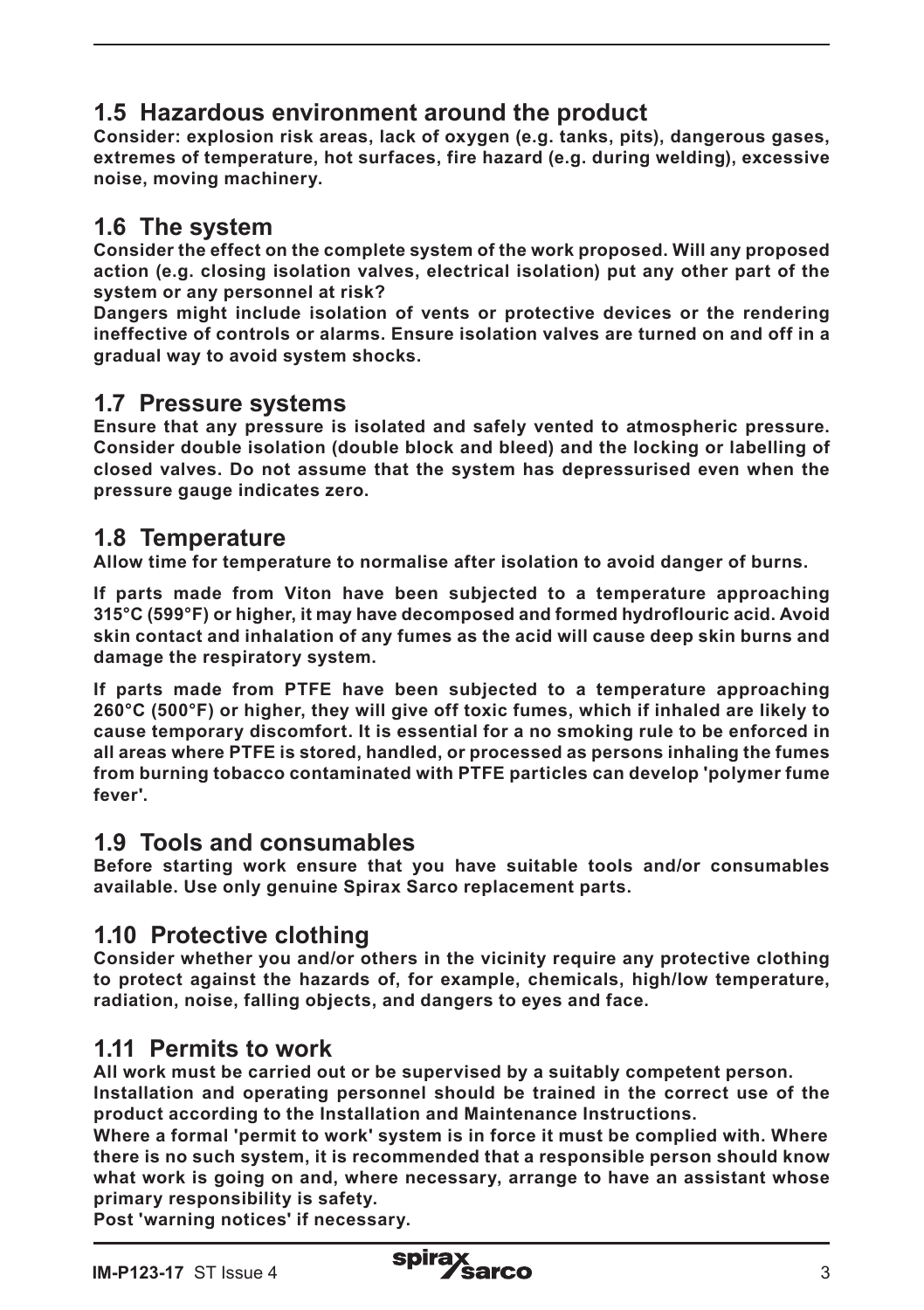# **1.12 Handling**

**Manual handling of large and/or heavy products may present a risk of injury. Lifting, pushing, pulling, carrying or supporting a load by bodily force can cause injury particularly to the back. You are advised to assess the risks taking into account the task, the individual, the load and the working environment and use the appropriate handling method depending on the circumstances of the work being done.**

## **1.13 Residual hazards**

**In normal use the external surface of the product may be very hot. If used at the maximum permitted operating conditions the surface temperature of some products may reach temperatures in excess of 300°C (572°F).**

**Many products are not self-draining. Take due care when dismantling or removing the product from an installation (refer to 'Maintenance instructions').**

## **1.14 Freezing**

**Provision must be made to protect products which are not self-draining against frost damage in environments where they may be exposed to temperatures below freezing point.**

## **1.15 Safety information - Product specific**

**See the relevant Sections of the attached Installation and Maintenance Instructions for specific details relating to these products.**

### **1.16 Disposal**

**Unless otherwise stated in the Installation and Maintenance Instructions, this product is recyclable and no ecological hazard is anticipated with its disposal providing due care is taken, except:**

**Viton:**

- **- Can be landfilled, when in compliance with National and Local regulations.**
- **- Can be incinerated, but a scrubber must be used to remove Hydrogen Flouride, which is evolved from the product and with compliance to National and Local regulations.**
- **- Is insoluble in aquatic media.**

**PTFE:**

- **- Can only be disposed of by approved methods, not incineration.**
- **- Keep PTFE waste in a separate container do not mix it with other rubbish, and consign it to a landfill site.**

## **1.17 Returning products**

**Customers and stockists are reminded that under EC Health, Safety and Environment Law, when returning products to Spirax Sarco they must provide information on any hazards and the precautions to be taken due to contamination residues or mechanical damage which may present a health, safety or environmental risk. This information must be provided in writing including Health and Safety data sheets relating to any substances identified as hazardous or potentially hazardous.**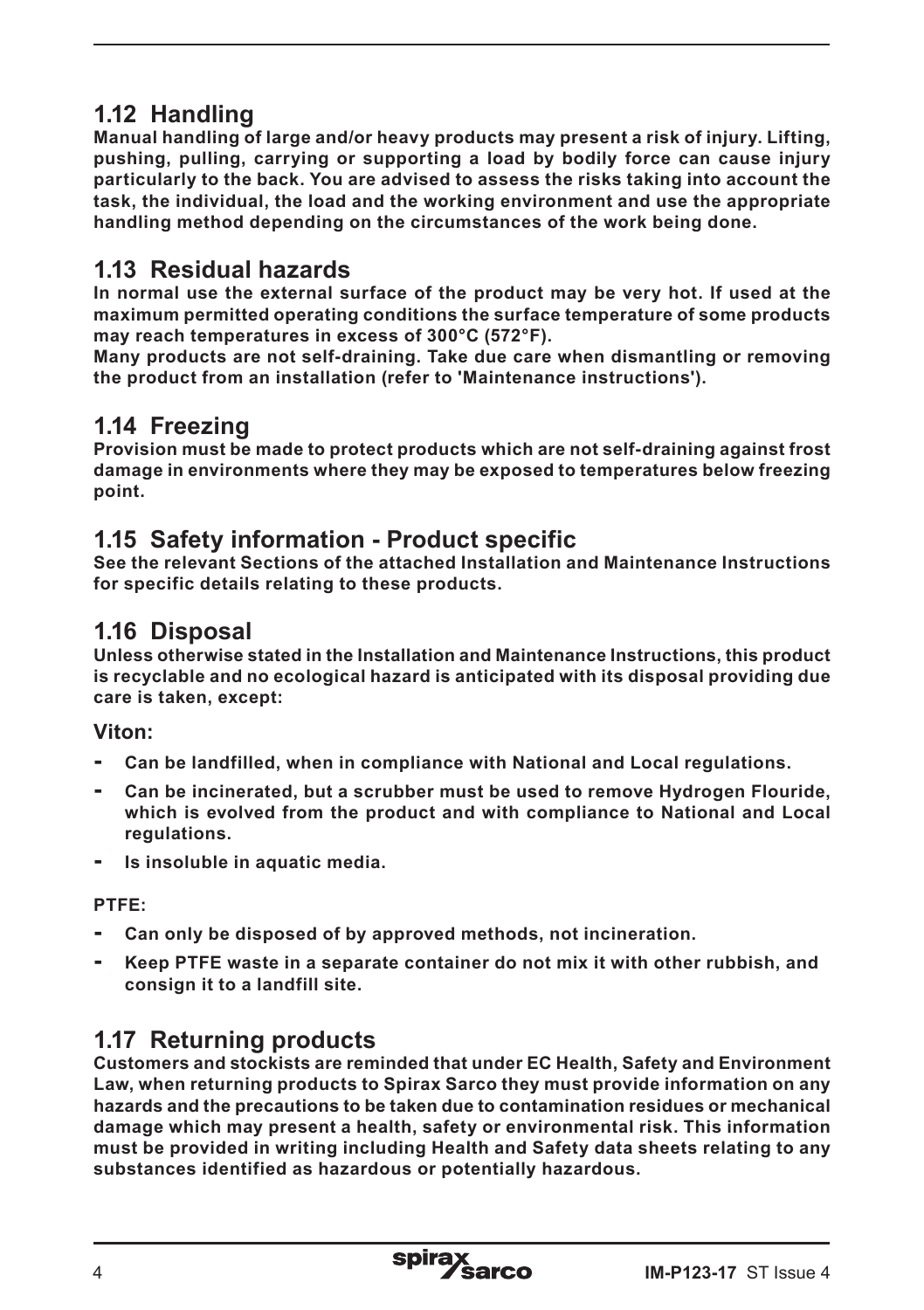# **2. General product information**

### **2.1 Description**

The AVS32 is a stainless steel maintainable balanced pressure thermostatic air vent for use on steam systems. It has an integral flat strainer screen and straight connections. All pressure bearing components are produced by TÜV approved suppliers in accordance with AD-Merkblatt WO/TRD100

#### **Standards**

This product fully complies with the requirements of the European Pressure Equipment Directive 97/23/EC.

#### **Certification**

This product is available with certification to EN 10204 3.1.B. **Note:** All certification/inspection requirements must be stated at the time of order placement.

**Note:** For additional information see Technical Information Sheet TI-P123-16.

### **2.2 Sizes and pipe connections**

**½**", **¾**" and 1" screwed BSP or NPT.

**½**", **¾**" and 1" socket weld ends to BS 3799.

**½**", **¾**" and 1" butt weld ends to EN 12627.

DN15, DN20 and DN25 standard flange to EN 1092 PN40,

ANSI B 16.5 Class 150 and 300, JIS/KS 10K and JIS/KS 20K.



**Fig. 1 AVS32**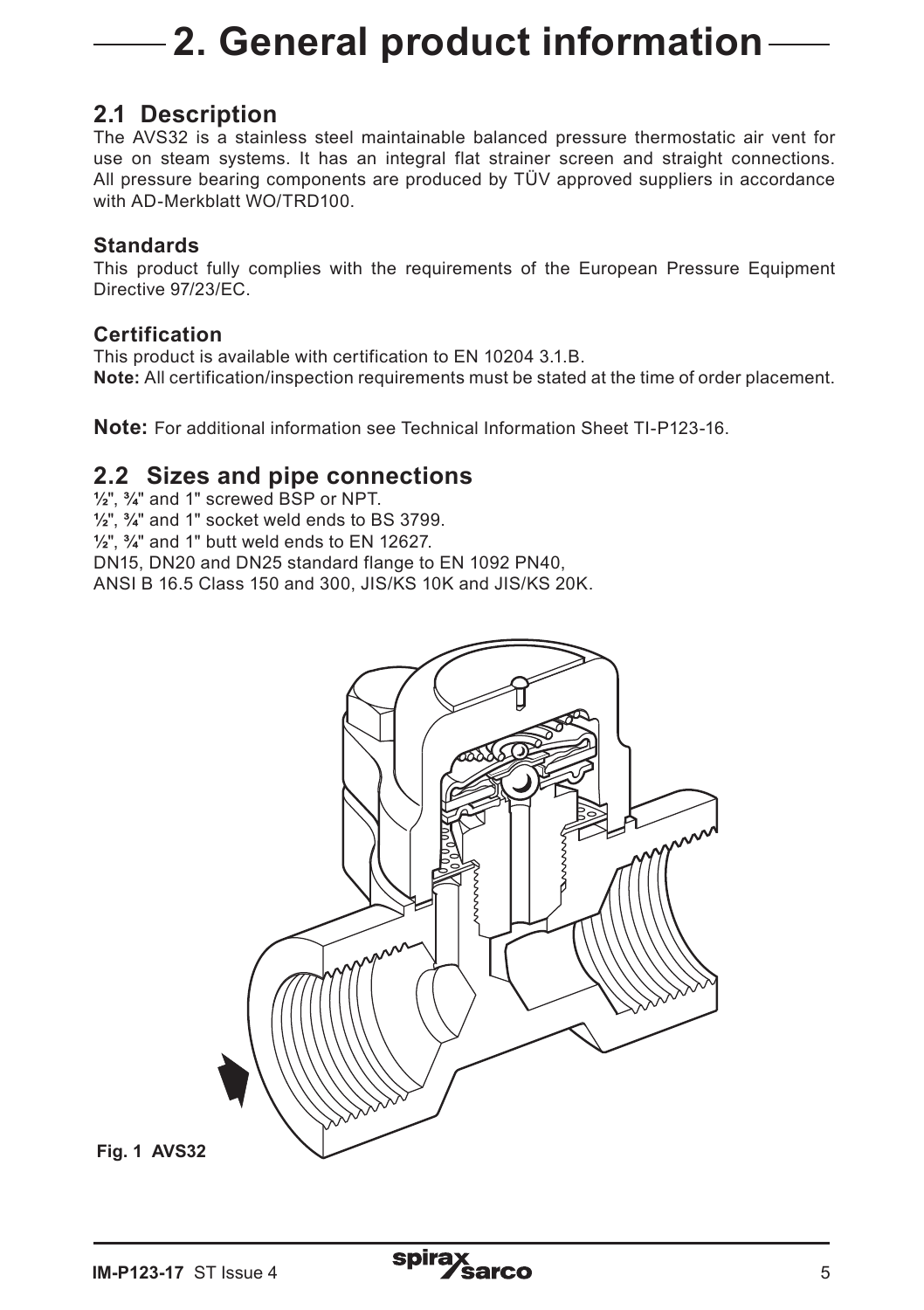## **2.3 Pressure/temperature (ISO 6552)**



Ξ

The product **must not** be used in this region.

 The product should not be used in this region or beyond its operating range as damage to the internals may occur.

- **A B** Screwed, socket weld, butt weld and flanged ANSI 300.
- **A C** Flanged EN 1092 PN40.
- **A D** Flanged JIS/KS 20K.
- **A E** Flanged ANSI 150.
- **F G** Flanged JIS/KS 10K.

|                               | Body design conditions                                       |                  | <b>PN40</b>                          |
|-------------------------------|--------------------------------------------------------------|------------------|--------------------------------------|
| <b>PMA</b>                    | Maximum allowable pressure                                   |                  | 50 bar g @ 50°C (725 psi g @ 122°F)  |
| TMA                           | Maximum allowable temperature                                |                  | 400°C @ 35 bar g (752°F @ 507 psi g) |
| Minimum allowable temperature |                                                              | $-200^{\circ}$ C | $(-328^{\circ}F)$                    |
| <b>PMO</b>                    | Maximum operating pressure<br>for saturated steam service    | 32 bar q         | $(464$ psi q)                        |
| <b>TMO</b>                    | Maximum operating temperature                                |                  | 287°C @ 32 bar q (549°F @ 464 psi q) |
| Minimum operating temperature |                                                              | $0^{\circ}$ C    | (32°F)                               |
|                               | Note: For lower operating temperatures consult Spirax Sarco. |                  |                                      |
|                               | Designed for a maximum cold hydraulic test pressure of:      | 75 bar q         | $(1088 \text{ psi g})$               |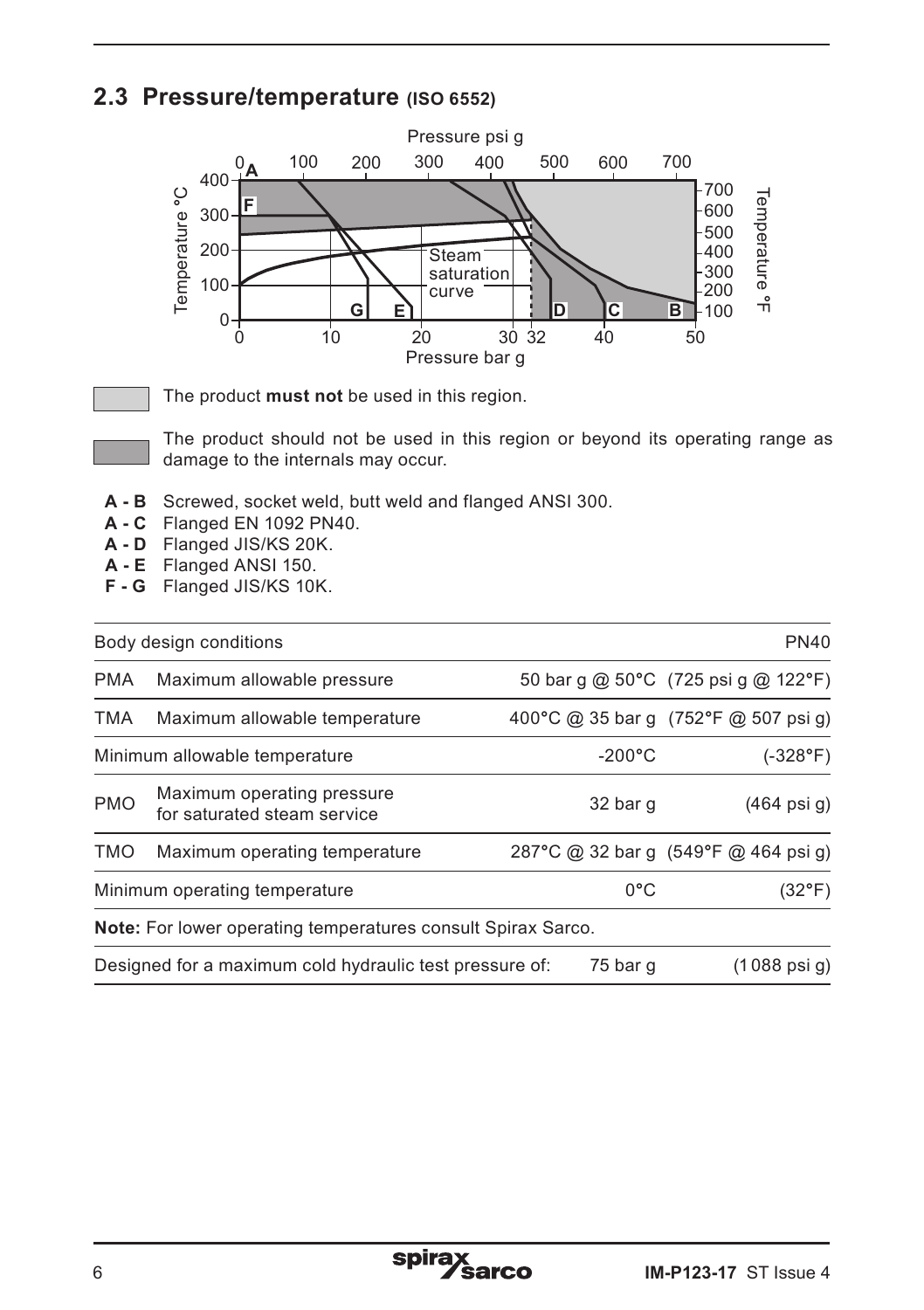# **3. Installation**

#### **Note: Before actioning any installation observe the 'Safety information' in Section 1.**

Referring to the Installation and Maintenance Instructions, name-plate and Technical Information Sheet, check that the product is suitable for the intended installation:

- **3.1** Check materials, pressure and temperature and their maximum values. If the maximum operating limit of the product is lower than that of the system in which it is being fitted, ensure that a safety device is included in the system to prevent overpressurisation.
- **3.2** Determine the correct installation situation and the direction of fluid flow.
- **3.3** Remove protective covers from all connections and the protective film from all name-plates, where appropriate, before installation on steam or other high temperature applications.
- **3.4** The AVS32 should be installed with the capsule in a horizontal plane with the cap at the top, and be positioned at the highest point of the main, or plant where the air collects. For maximum removal of air the discharge should be as free as possible, piped to a safe location (see Figure 2).
- **3.5 The air vent should not be insulated.**
- **3.6 Welding into the pipeline** There is no need to remove the operating capsule from the product providing the welding is performed using the electric arc method. For specific weld procedures consult the relevant National and International welding standards.
- **3.7** Ensure adequate space is left to remove the cover from the body for maintenance. Minimum withdrawal distance is 37 mm (1**½**").

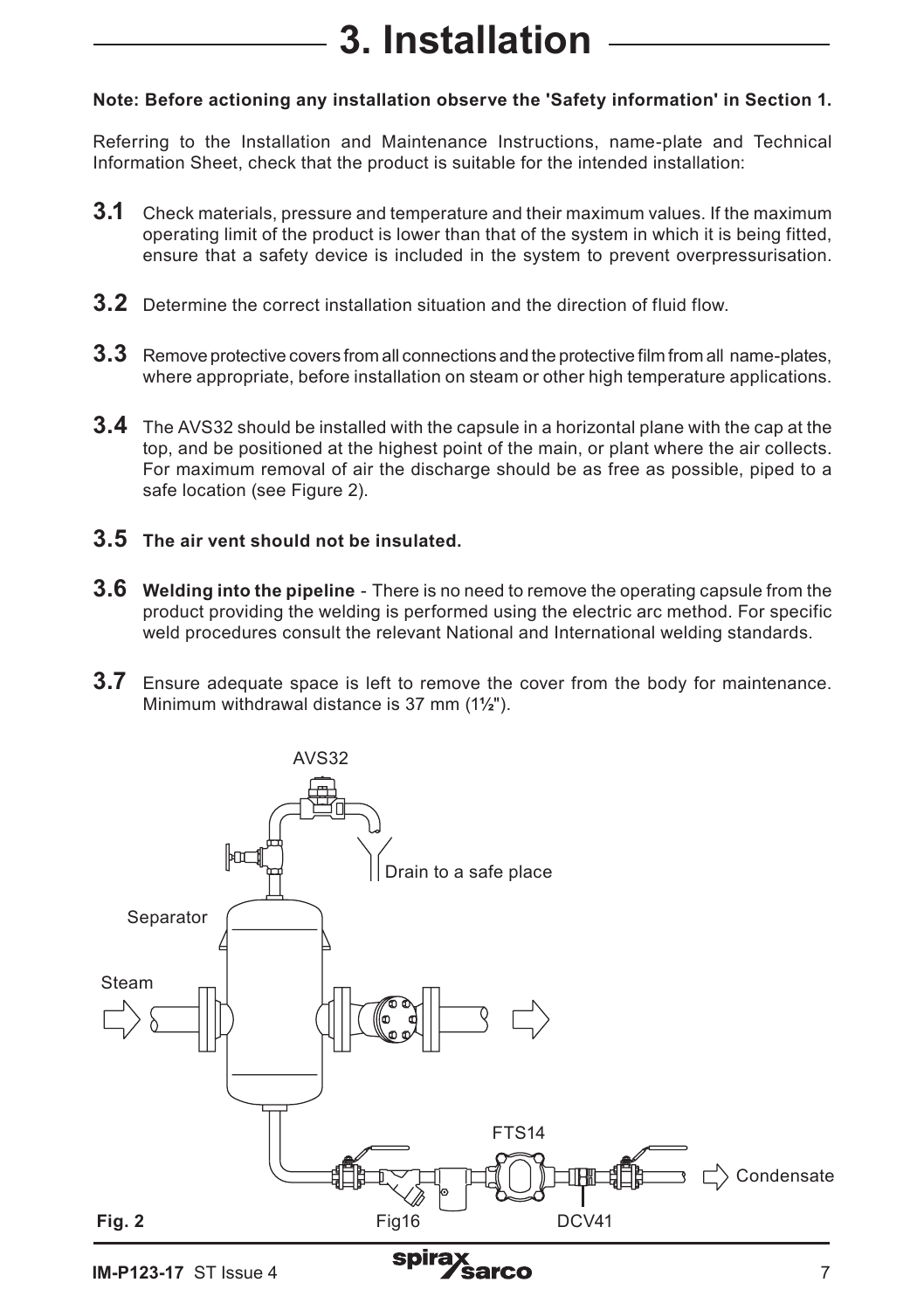# **4. Commissioning**

After installation or maintenance ensure that the system is fully functional. Carry out tests on any alarms or protective devices.

# **5. Operation**

The operating element is a capsule containing a small quantity of a special liquid with a boiling point below that of water. In the cold conditions that exist at start-up, the capsule is relaxed. The valve is off its seat and is wide open, allowing unrestricted removal of air. This is a feature of all balanced pressure traps/air vents and explains why they are well suited to air venting.

# **6. Maintenance**

**Note: Before actioning any maintenance programme observe the 'Safety information' in Section 1.**

## **Warning**

**The body/cover gasket contains a thin stainless steel support ring which may cause physical injury if it is not handled and disposed of carefully.**

## **6.1 General information**

Before undertaking any maintenance on the air vent it must be isolated from the supply line, and any pressure allowed to safely normalise to atmosphere. The air vent should then be allowed to cool. When reassembling, ensure that all joint faces are clean.

Maintenance can be completed with the air vent in the pipeline, once the safety procedures have been observed. It is recommended that new gaskets and spares are used whenever maintenance is undertaken. Ensure that the correct tools and necessary protective equipment are used at all times. When maintenance is complete open the isolation valves slowly and check for leaks.

## **6.2 How to fit a new capsule and seat:**

- **-** Remove the cover (**1**) and spring (**17**) from the body (**8**) by unscrewing the two cover bolts (**9**).
- **-** Remove the capsule (**2**) and spacer plate (**18**).
- **-** Unscrew the valve seat (**3**) from the body (**8**).
- **-** Clean or replace the strainer screen (**5**).
- **-** Replace the valve seat (**3**) and tighten to the recommended torque (see Table 1).
- **-** It is recommended to fit a new cover gasket (**7**) reassemble the spacer plate (**18**) ensuring that it is located centrally on the valve seat (**3**).
- **-** Reassemble the capsule (**2**), spring (**17**) and cover (**1**).

**Note:** Care must be taken to ensure the cover bolts (**9**) are progressively tightened to the recommended torque (see Table 1).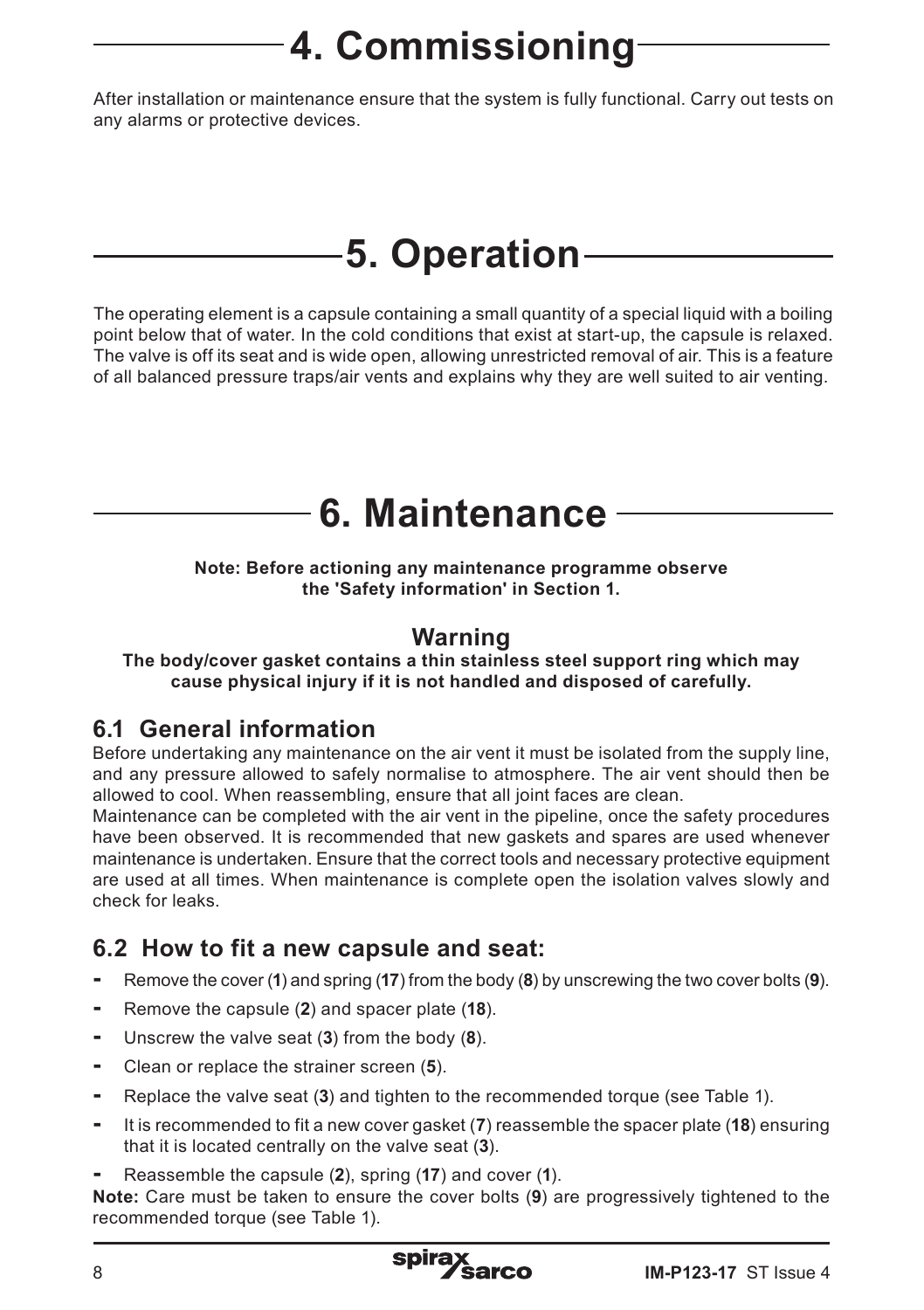## **6.3 How to clean or replace the strainer screen:**

- **-** Remove the cover (**1**) and spring (**17**) from the body (**8**) by unscrewing the two cover bolts (**9**).
- **-** Remove the capsule (**2**) and spacer plate (**18**).
- **-** Unscrew the valve seat (**3**) from the body (**8**).
- **-** Clean or replace the screen (**5**) as required.
- **-** Replace the valve seat (**3**) and tighten to the recommended torque (see Table 1).
- **-** It is recommended to fit a new cover gasket (**7**), reassemble the spacer plate (**18**) ensuring that it is located centrally on the valve seat (**3**).
- **-** Reassemble the capsule (**2**), spring (**17**) and cover (**1**).

**Note:** Care must be taken to ensure the cover bolts (**9**) are progressively tightened to the recommended torque (see Table 1).



**Fig. 3**

## **Table 1 Recommended tightening torques**

| Item | Part        |        | ⊷<br>or<br>mm        | N <sub>m</sub> | (lbf ft)    |
|------|-------------|--------|----------------------|----------------|-------------|
| 3    | Valve seat  | 24 A/F |                      | 115 - 125      | $(82 - 89)$ |
| 9    | Cover bolts | 16 A/F | M <sub>10</sub> x 30 | $23 - 27$      | $(16 - 19)$ |

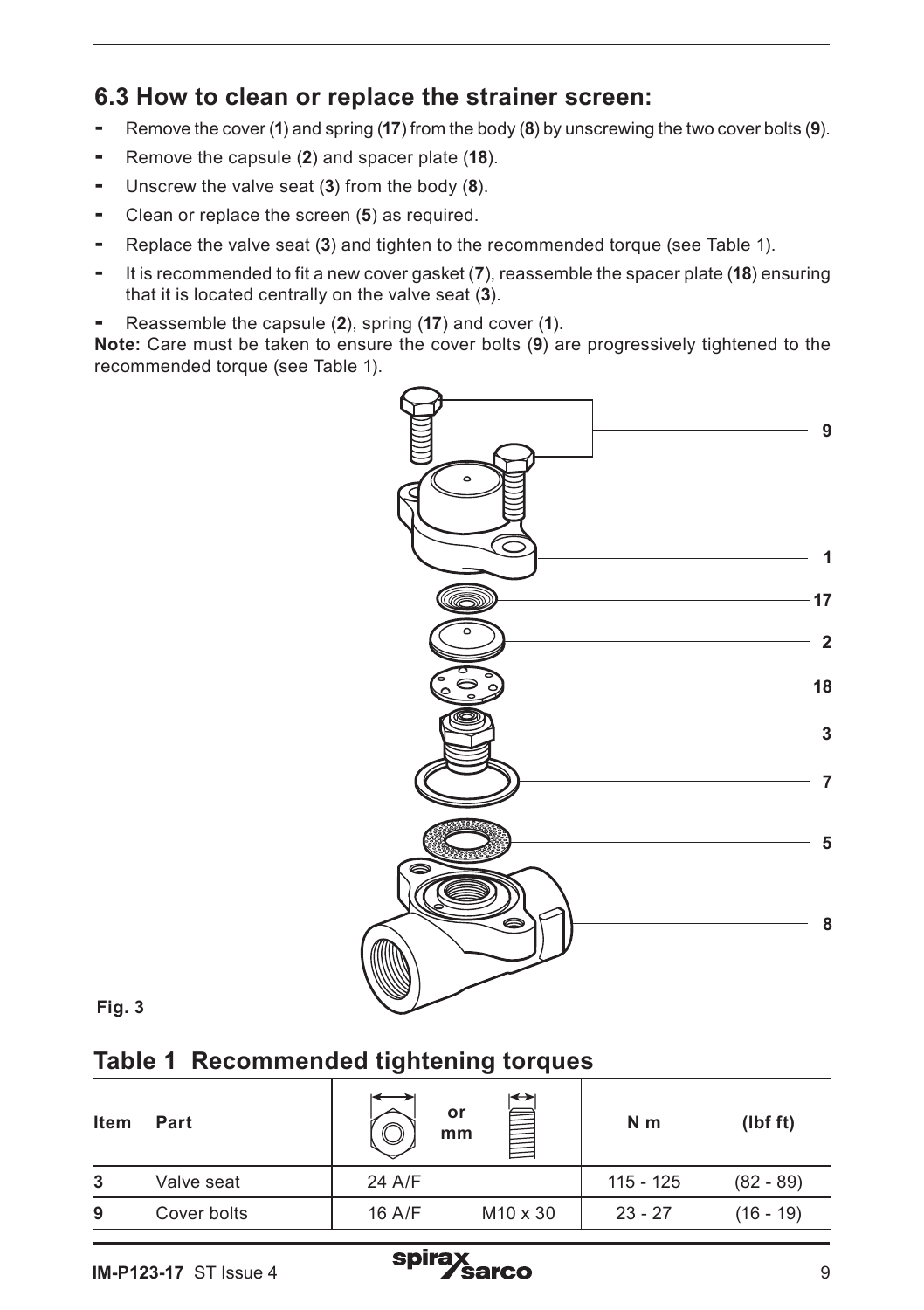# **7. Spare parts**

The spare parts available are shown in heavy outline. Parts drawn in a broken line are not supplied as spares.

#### **Available spares**

| Capsule and seat assembly set      |               | 2, 3, 17, 18 |
|------------------------------------|---------------|--------------|
| Strainer screen                    | (packet of 3) | 5.           |
| Set of cover gaskets (packet of 3) |               |              |

#### **How to order spares**

Always order spares by using the description given in the column headed 'Available spares' and state the size and type of air vent.

**Example:** 1 - Capsule and seat assembly set for a Spirax Sarco DN25 AVS32 air vent.